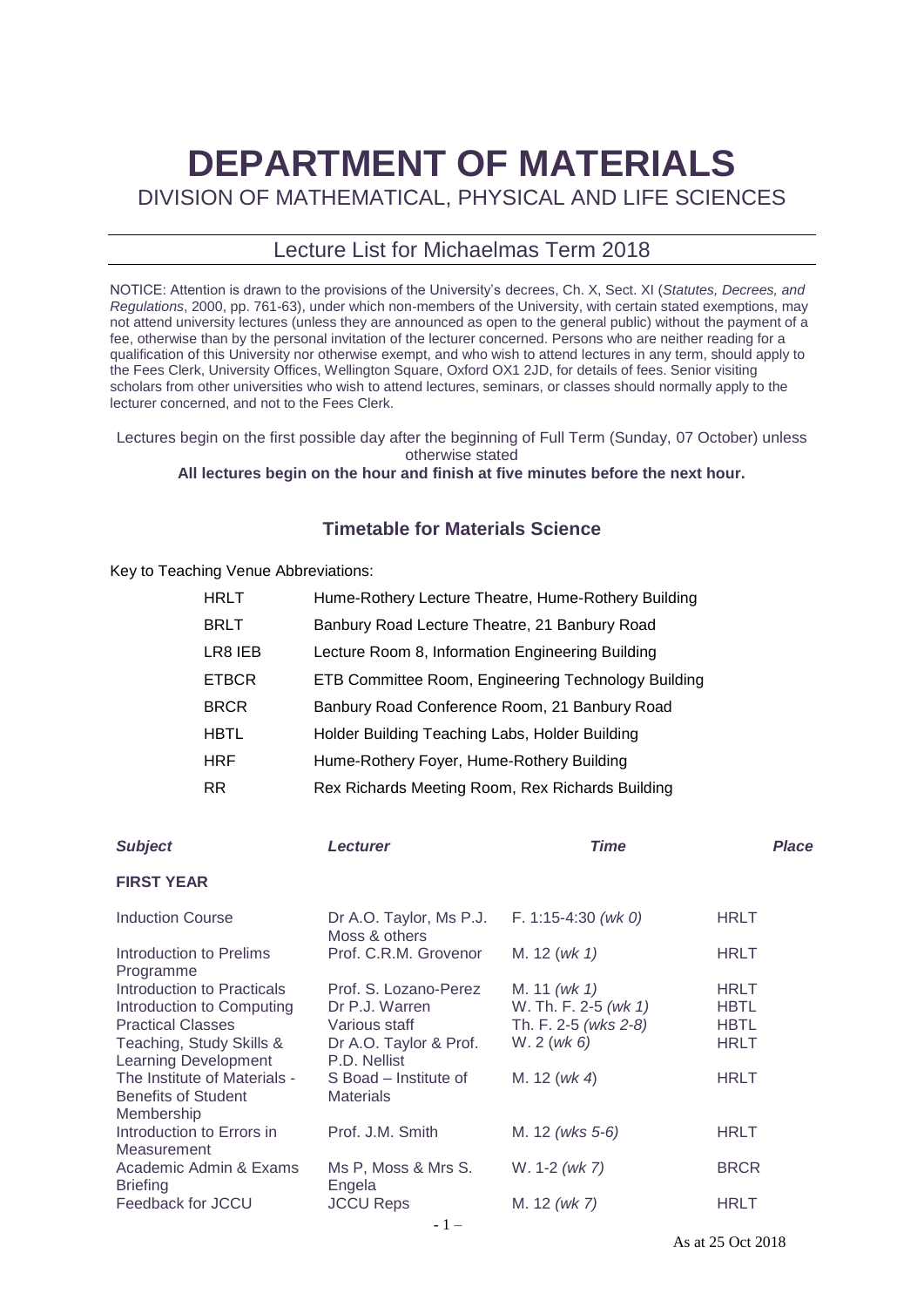| <b>Subject</b>                                                                                                                                                                                  | <b>Lecturer</b>                                             | <b>Time</b>                                                          | Place                                     |
|-------------------------------------------------------------------------------------------------------------------------------------------------------------------------------------------------|-------------------------------------------------------------|----------------------------------------------------------------------|-------------------------------------------|
| <b>Materials Science 1:</b><br><b>Structure of Materials</b>                                                                                                                                    |                                                             |                                                                      |                                           |
| Introduction to Structure                                                                                                                                                                       | Prof. A.I. Kirkland                                         | T. 12 (wk 1)                                                         | <b>HRLT</b>                               |
| Crystallography and<br><b>Diffraction</b>                                                                                                                                                       | Prof. A.I. Kirkland                                         | Th. F. 11 (wks 1-3)<br>W. 12 (wk 2)                                  | <b>HRLT</b>                               |
| Crystal Model Make & Keep<br><b>Crystallography Classes</b><br><b>Computing for Materials</b><br><b>Science MATLAB Classes</b><br><b>Materials Science 2:</b><br><b>Properties of Materials</b> | Prof. M.R. Castell<br>Dr A.W. Robertson<br>Prof. J.R. Yates | T. $10-12$ (wk 3)<br>T. $9-12$ (wks $4,6,8$ )<br>T. 9-12 (wks 5,7)   | LR8 IEB<br>LR8 IEB<br>LR8 IEB             |
| Introduction to Properties                                                                                                                                                                      | Prof. A.J. Wilkinson                                        | Th. $9 (wk 1)$                                                       | <b>HRLT</b>                               |
| <b>Elasticity and Structures</b>                                                                                                                                                                | Prof. A.J. Wilkinson                                        | M. Th. 11 (wks 5-7)<br>F. 10 (wks 6-7)                               | <b>HRLT</b>                               |
| <b>Materials Science 3:</b><br><b>Transforming Materials</b>                                                                                                                                    |                                                             |                                                                      |                                           |
| Introduction to Processing<br>Thermodynamics<br><b>Kinetics</b>                                                                                                                                 | Prof. K.A.Q. O'Reilly<br>Prof. M.P. Moody<br>Prof. M. Pasta | M. 11, W. 9 (wks 3-4)<br>W, F.10 (wks 1-5)<br>W. 11, F. 11 (wks 6-7) | <b>HRLT</b><br><b>HRLT</b><br><b>HRLT</b> |
| <b>Mathematics for Materials</b>                                                                                                                                                                |                                                             |                                                                      |                                           |
| Vectors, Matrices and<br>Determinants                                                                                                                                                           | Prof. S.C. Benjamin                                         | W. 12 (wk 1)<br>T. 2, Th. 12 (wks 1-5)                               | <b>HRLT</b>                               |
| <b>Ordinary and Partial</b><br><b>Differentiation</b>                                                                                                                                           | Dr J Barnes                                                 | T. 2 W. 12 Th. 12 (wks 6-7)<br>T. 2 (wk 8)                           | <b>HRLT</b>                               |

#### **SECOND YEAR**

| 1. Structure and<br><b>Transformation of</b><br><b>Materials</b> |                                           |                         |             |
|------------------------------------------------------------------|-------------------------------------------|-------------------------|-------------|
| Surfaces and Interfaces                                          | Prof. M.R. Castell                        | T. 10, Th. 11 (wks 1-2) | <b>BRLT</b> |
| <b>Phase Transformations &amp;</b>                               | Prof. C.R.M. Grovenor &                   | T. F. 9 (wks 1-3,5-7)   | <b>BRLT</b> |
| <b>Diffusion</b>                                                 | Dr K. Borisenko                           | Th. 12 (wks 1,3,5,6)    |             |
| <b>2. Electronic Properties</b>                                  |                                           |                         |             |
| <b>Quantum and Statistical</b>                                   | Prof. J.M. Smith                          | W. Th. 10 (wks 3-7)     | <b>BRLT</b> |
| <b>Mechanics</b>                                                 |                                           | $F. 10 (wk 5-6)$        |             |
| <b>3. Mechanical Properties</b>                                  |                                           |                         |             |
| Elastic Behaviour in Isotropic Prof. P.D. Nellist                |                                           | W. Th. 9 (wks 1-2)      | <b>BRLT</b> |
| <b>Materials</b>                                                 |                                           |                         |             |
| Microplasticity                                                  | Dr E.K.R. Tarleton &<br>Prof. T.J. Marrow | M. T. 10 (wks 3-7)      | <b>BRLT</b> |
| 4. Engineering                                                   |                                           |                         |             |
| <b>Applications of Materials</b>                                 |                                           |                         |             |
| Microstructural                                                  | Prof. P.D. Nellist                        | W. Th. 9 (wks 3-6)      | <b>BRLT</b> |
| <b>Characterisation of Materials</b>                             |                                           |                         |             |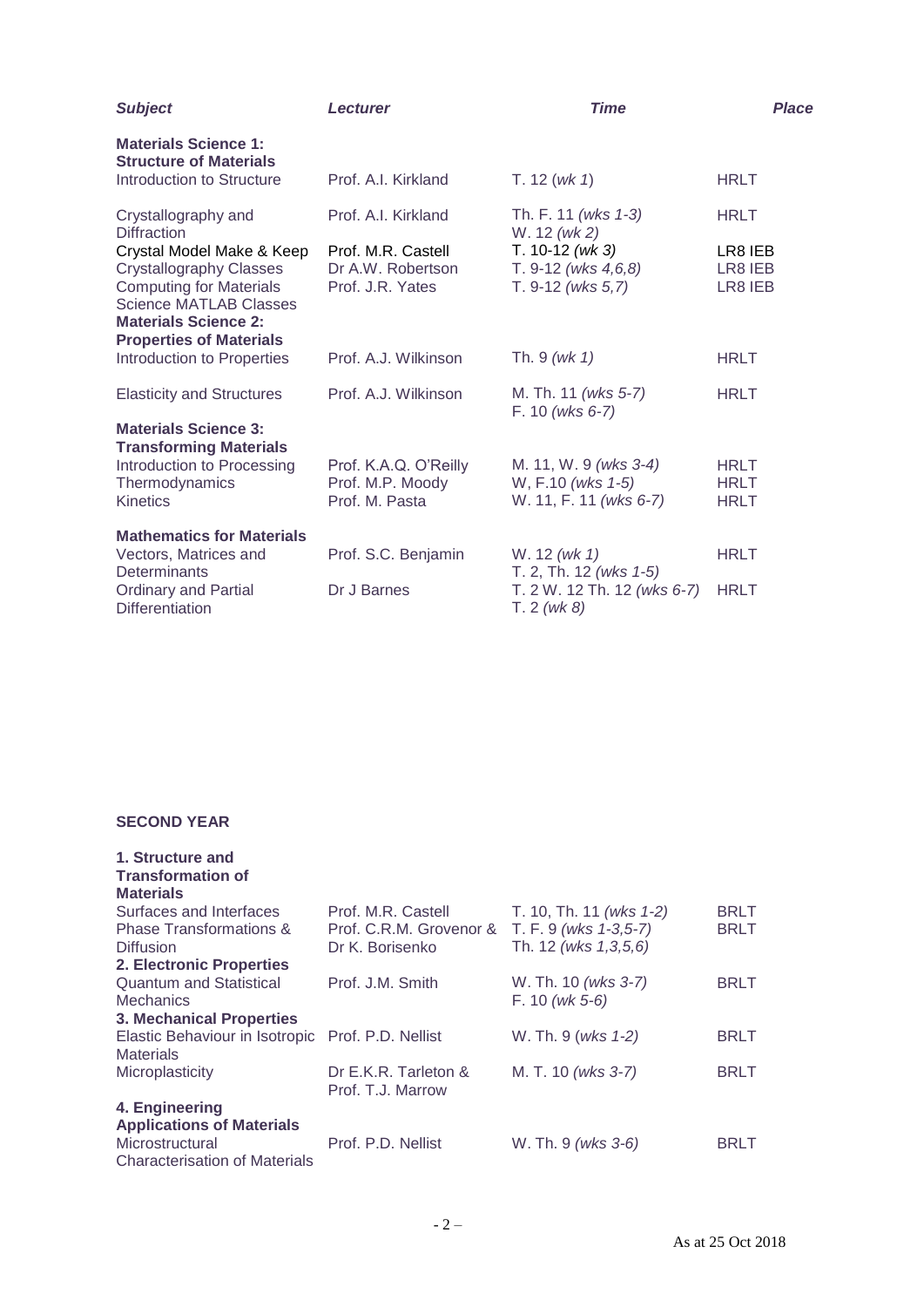| <b>Subject</b>                                                                                                                                                | <b>Lecturer</b>                                                                | <b>Time</b>                                                               | <b>Place</b>                                                       |
|---------------------------------------------------------------------------------------------------------------------------------------------------------------|--------------------------------------------------------------------------------|---------------------------------------------------------------------------|--------------------------------------------------------------------|
| <b>Other Lectures</b><br>Introduction to the Part I                                                                                                           | Prof. C.R.M. Grovenor                                                          | $M.9$ (wk 1)                                                              | <b>BRLT</b>                                                        |
| <b>Materials Programme</b><br>Introduction to Practicals<br>MatLab Class<br><b>Mathematics - Partial</b><br>Differential Equations &<br><b>Fourier Series</b> | Prof. S. Lozano-Perez<br>Prof. S.C. Benjamin<br>Prof. S.C. Benjamin            | M. 10 (wk 1)<br>M. 11.15 (wk 1)<br>M. F.12 (wks 1,3-4)<br>W. F. 12 (wk 2) | <b>HRLT</b><br><b>BRCR</b><br><b>BRLT</b>                          |
| Entrepreneurship/Business<br>Plan - workshop on 'Teams'                                                                                                       | Dr E. Williams                                                                 | $F. 2.00 - 4.00$ (wk 3)                                                   | <b>BRCR</b>                                                        |
| <b>Engineering &amp; Society:</b><br>Entrepreneurship/Business<br>plan briefing                                                                               | Dr S.M. Wilkinson &<br>Prof. S. Newbury                                        | $F. 2.30 - 4.30$ ( <i>wk 5</i> )                                          | <b>BRLT</b>                                                        |
| Presentation by Johnson-<br>Matthey                                                                                                                           | HoD & Johnson-Matthey<br>Representative                                        | Th. 12-2 (wk 2)                                                           | <b>BRCR</b>                                                        |
| Feedback for JCCU<br>Introduction to Industrial<br><b>Visits</b>                                                                                              | <b>JCCU Reps</b><br>Prof. K. Porfyrakis                                        | M. 11 (wk 7)<br>M. 11 (wk 2)                                              | <b>BRLT</b><br><b>BRLT</b>                                         |
| <b>Practical Classes</b><br><b>Industrial Visit</b><br><b>Poster Presentation Skills</b><br>Workshop                                                          | Various staff<br>Prof. K. Porfyrakis<br>Dr A.O. Taylor & Mr D.<br><b>Baker</b> | M. T. W. 2-5 (wks 1-8)<br>Th. 1.30-6pm $(wk 5)$<br>$F. 2 - 3.30$ (wk 6)   | <b>HBTL</b><br><b>HRF</b><br><b>HRLT</b>                           |
| <b>Supplementary Subjects</b>                                                                                                                                 |                                                                                |                                                                           |                                                                    |
| <sup>2</sup> History and Philosophy of<br>Science: The Origins of<br>Science                                                                                  | Dr J. Lidwell-Durnin                                                           | T. 12 (wks 1-8)                                                           | <b>Lecture Theatre</b><br>History Faculty,<br><b>George Street</b> |
| $1,2$ Quantum Chemistry                                                                                                                                       | Prof D.E. Manolopoulos<br>& Prof S.R. Mackenzie                                | T. F. 11 (wks 1-3)                                                        | <b>Inorganic Chemistry</b><br>Lab                                  |
|                                                                                                                                                               |                                                                                | T. F. 11 (wks 4-8)                                                        | Physical and<br><b>Theoretical Chemistry</b><br>Laboratory         |

### **THIRD YEAR**

| <b>Options Paper 1</b>                                                                           |                                                                         |                                                             |                    |
|--------------------------------------------------------------------------------------------------|-------------------------------------------------------------------------|-------------------------------------------------------------|--------------------|
| <sup>2</sup> Materials & Devices for<br><b>Optics &amp; Optoelectronics</b>                      | Prof. J.M. Smith                                                        | M. 10, F. 12 (wks 4-7)<br>T. 12 (wks 4-7)                   | LR8<br><b>BRLT</b> |
| <sup>2</sup> Prediction of Materials<br><b>Properties</b>                                        | Prof. F. Giustino                                                       | W. Th. F. 9<br>$(wks 3-6)$                                  | LR8                |
| <sup>2</sup> Nanomaterials                                                                       | Prof. N. Grobert, Prof. K.<br>Porfyrakis & Prof. H.<br><b>Bhaskaran</b> | W. F. 12 (wk 3)<br>M. W. 12 (wk 4)<br>M. 9, W. 12 (wks 5-8) | LR8                |
| <sup>2</sup> Engineering Ceramics:                                                               | Prof. R.I. Todd                                                         | Th. 12, F. 10 (wks 3-6)                                     | LR8                |
| <b>Synthesis &amp; Properties</b>                                                                |                                                                         | T. 11 (wks 4-7)                                             | <b>BRLT</b>        |
| <sup>2</sup> Advanced Manufacture with<br>Metals and Alloys:<br>Processing, Joining &<br>Shaping | Prof. K.A.Q. O'Reilly &<br>Dr B-S Li                                    | W. Th. 11 (wks 3-7)<br>M. 12 (wks 6-7)                      | LR8                |
| <b>Options Classes</b>                                                                           |                                                                         |                                                             |                    |
| <sup>2,3</sup> Materials & Devices for                                                           | <b>Class Lecturer</b>                                                   |                                                             |                    |
| <b>Optics &amp; Optoelectronics</b>                                                              |                                                                         |                                                             |                    |
| Class 1                                                                                          | Prof. J.M. Smith                                                        | T. 4, Th. 9, Th. 4 (wk 7)                                   | <b>ETBCR</b>       |
| Class 2                                                                                          | Prof. J.M. Smith                                                        | T. 9, T. 2, Th. 9 $(wk 8)$                                  | <b>ETBCR</b>       |
| Class 3                                                                                          | Prof. J.M. Smith                                                        | M. 9, T. 2, Th. 4 <i>(wk 3 HT)</i>                          | <b>BRCR</b>        |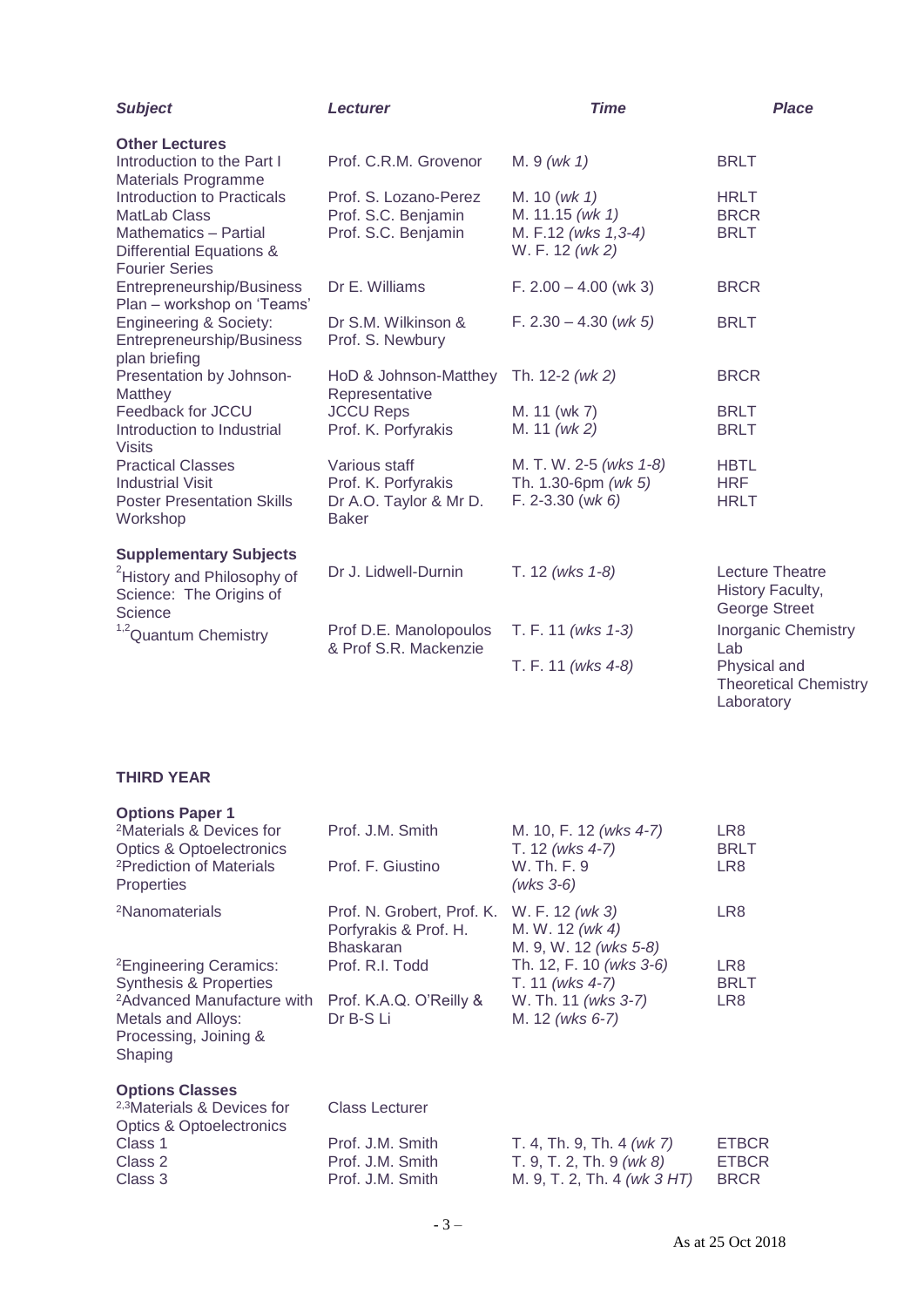| <b>Subject</b>                                                                                  | <b>Lecturer</b>                                                             | <b>Time</b>                                                 | Place                                     |
|-------------------------------------------------------------------------------------------------|-----------------------------------------------------------------------------|-------------------------------------------------------------|-------------------------------------------|
| <sup>2,3</sup> Advanced Manufacture                                                             | <b>Class Lecturer</b>                                                       |                                                             |                                           |
| with Metals & Alloys<br>Class 1<br>Class 2                                                      | Prof. K.A.Q. O'Reilly<br>Dr B-S Li                                          | Th. 2, F. 9, F. 2 (wk 7)<br>T. 9, W. 11, W. 4 (wk 3 HT)     | <b>ETBCR</b><br><b>BRCR</b>               |
| <sup>2,3</sup> Prediction of Materials<br>Properties                                            | <b>Class Lecturer</b>                                                       |                                                             |                                           |
| Class 1<br>Class 2<br>Class 3                                                                   | Prof. F. Giustino<br>Prof. F. Giustino<br>Prof. F. Giustino                 | W. 4, F. 4 (wk 5)<br>W. 4, F. 4 (wk 6)<br>W. 4, F. 4 (wk 7) | <b>BRLT</b><br><b>BRLT</b><br><b>BRLT</b> |
| <sup>2,3</sup> Nanomaterials<br>Class 1                                                         | <b>Class Lecturer</b><br>Prof N. Grobert                                    | W. 2, F. 4 (wk 6)<br>$T.9$ (wk 7)                           | <b>ETBCR</b>                              |
| Class 2<br>Class 3                                                                              | Prof K. Porfyrakis<br>Prof H. Bhaskaran                                     | T. 11, T. 4, Th. 11 (wk 8)<br>M. 4, W. 2, F. 4 (wk 3 HT)    | <b>ETBCR</b><br><b>BRCR</b>               |
| <sup>2,3</sup> Engineering Ceramics:<br><b>Synthesis &amp; Properties</b>                       | <b>Class Lecturer</b>                                                       |                                                             |                                           |
| Class 1                                                                                         | Prof. R.I. Todd                                                             | W. 4, F. 2 (wk 6)<br>T. 2 (wk 7)                            | <b>ETBCR</b>                              |
| Class 2<br>Class 3                                                                              | Prof. R.I. Todd<br>Prof. R.I. Todd                                          | M. 10, M. 4, W. 9 (wk 8)<br>T. 4, Th. 2, F. 2 (wk 3 HT)     | <b>ETBCR</b><br><b>BRCR</b>               |
| <b>Other Lectures</b><br>Introduction to<br><b>Characterisation/Modelling</b><br><b>Modules</b> | Prof. M.P. Moody & Prof. T. 10 (wk 5)<br>J.R. Yates                         |                                                             | <b>HRLT</b>                               |
| Feedback for JCCU<br>Presentation by Johnson-<br>Matthey                                        | <b>JCCU Reps</b><br>HoD & Johnson-Matthey Th. 12-2 (wk 2)<br>Representative | $F. 11$ (wk 6)                                              | <b>IEB LR8</b><br><b>BRCR</b>             |
| Introduction to Team Design<br>Project                                                          | Dr A.O. Taylor                                                              | M. 9.30-10.30 (wk 1)                                        | <b>BRCR</b>                               |
| <b>TDP Workshop on Markets</b><br>and Market Disruptors                                         | Prof. S. Newbury                                                            | M 2-3.30 (wk 1)                                             | <b>BRCR</b>                               |
| <b>Team Design Project</b><br>Presentations                                                     | 2x Examiners                                                                | $F. 1-6$ (wk 3)                                             | <b>ETBCR</b>                              |
| <b>External Part II Project</b>                                                                 | Prof. K.A.Q. O'Reilly                                                       | M. 12 (wk 5)                                                | <b>BRLT</b>                               |
| <b>Briefing</b><br><b>Industrial Visit</b>                                                      | Prof. K. Porfyrakis                                                         | Th. 1-6pm $(wk 5)$                                          | <b>HRF</b>                                |
| 'Supercollection' Feedback<br>GP1/2                                                             | Various                                                                     | $T. 2-4$ (wk 4)                                             | <b>BRLT</b>                               |
| 'Supercollection' Feedback<br>GP3/4                                                             | Various                                                                     | W. 2-4 (wk 4)                                               | <b>BRLT</b>                               |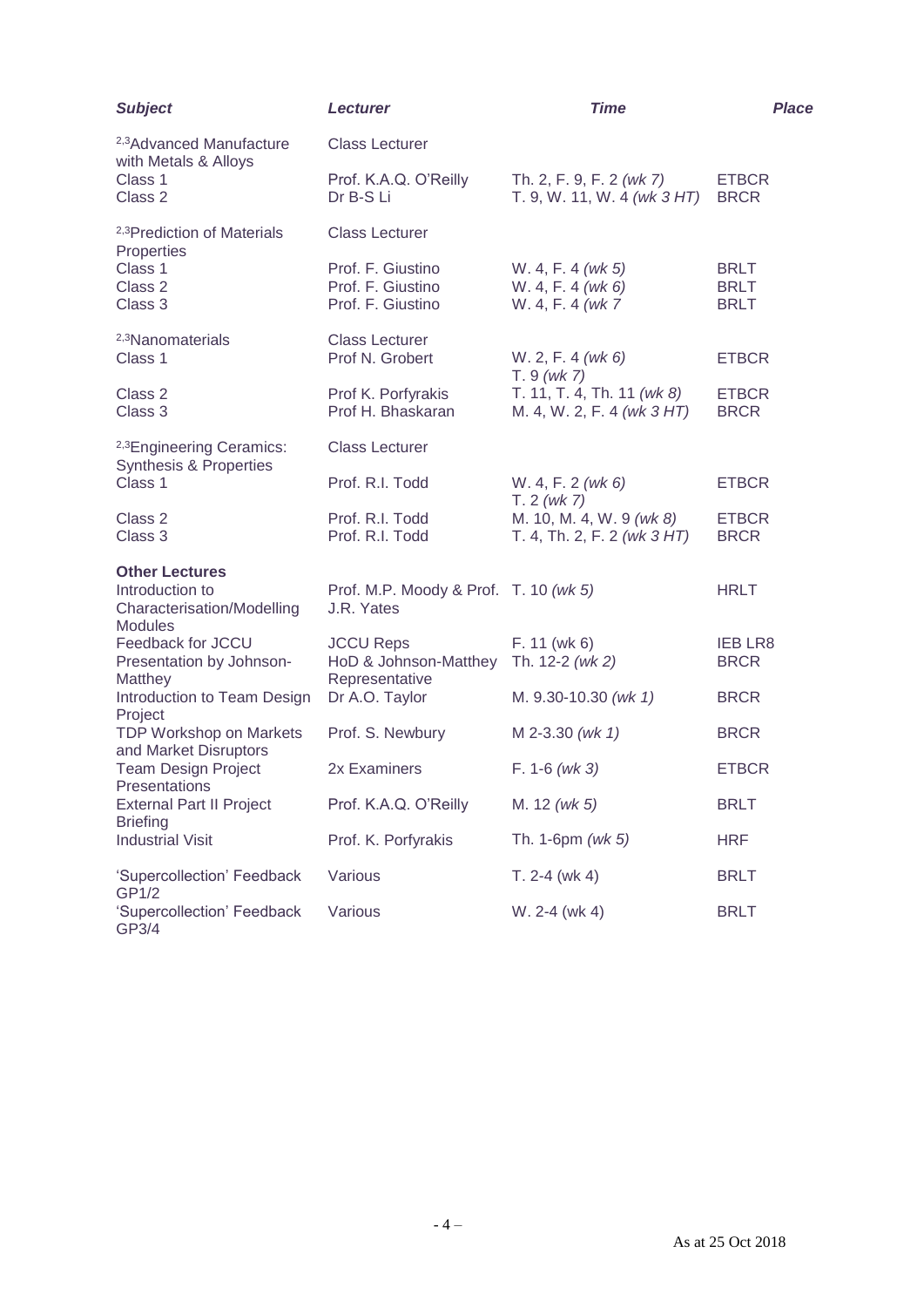| <b>Subject</b>                                                                                                                                                      | <b>Lecturer</b>                                   | <b>Time</b>                                     | <b>Place</b>                                        |
|---------------------------------------------------------------------------------------------------------------------------------------------------------------------|---------------------------------------------------|-------------------------------------------------|-----------------------------------------------------|
| <b>FOURTH YEAR</b>                                                                                                                                                  |                                                   |                                                 |                                                     |
| <b>Part II Induction Course</b>                                                                                                                                     | Prof. K.A.Q. O'Reilly &<br>others                 | M. $9.30 - 12.30$ (wk -3)                       | <b>HRLT</b>                                         |
| Part II Project Management                                                                                                                                          | Prof. K.A.Q. O'Reilly &<br>others                 | Th. $1.30 - 5$ (wk -3)                          | <b>HRLT</b>                                         |
| Workshops on Ethics &<br>Sustainability, in the context<br>of Part II                                                                                               | Co-ordinated by Prof. S.<br>Newbury               | $W. 2-5 (wk 3)$                                 | <b>HRLT</b>                                         |
| DPhil Open Day<br><b>Information Skills &amp;</b><br><b>Managing Your References</b>                                                                                | Dr A.O. Taylor & tbc<br>L. Ristic (RSL)           | W. 2.30-4 $(wk 2)$ tbc<br>M. 09.30-11.30 (wk-1) | <b>ETBCR</b><br><b>RSL Seminar Room</b>             |
| <b>Patent Literature</b><br><b>Careers and Networking</b><br>Evening with Alumni (for Yr<br>3+ postgraduates, post-<br>doctoral researchers, & Part<br>II students) | L. Ristic (RSL)<br>Dr A.O. Taylor & others        | $W. 2-4 (wk 6)$<br>$F. 4-6.30 (wk 1)$           | <b>RSL Seminar Room</b><br><b>HRLT then HB Café</b> |
| The OU Careers Service -<br><b>Active Job Hunting</b>                                                                                                               | Dr A. Evans                                       | T. 1 (wk 1)                                     | <b>ETBCR</b>                                        |
| <b>Industrial Visit</b>                                                                                                                                             | Prof. K. Porfyrakis                               | Th. 1-6pm (wk 5 or 6) tbc                       | <b>HRF</b>                                          |
| <b>MATLAB Workshop -</b><br>Refresher                                                                                                                               | tbc                                               | tbc                                             | <b>HBTL</b>                                         |
| MATLAB Workshop - Next<br>Level                                                                                                                                     | tbc                                               | tbc                                             | <b>HBTL</b>                                         |
| LabVIEW workshop                                                                                                                                                    | Dr N. Youngblood & Dr<br>Z. Cheng                 | T. $9.30 - 12.00$ (wk 3)                        | <b>HBTL</b>                                         |
| Presentation by Johnson-<br>Matthey                                                                                                                                 | HoD and Johnson-<br><b>Matthey Representative</b> | Th. 12-2 (wk 2)                                 | <b>BRCR</b>                                         |

#### **POSTGRADUATES Please also see the Researcher Training sub-site on WebLearn, <https://weblearn.ox.ac.uk/portal/hierarchy/grad>**

| <b>Postgraduate training</b>                                                                     |                                                                                                                  |                     |                                                                       |
|--------------------------------------------------------------------------------------------------|------------------------------------------------------------------------------------------------------------------|---------------------|-----------------------------------------------------------------------|
| Induction course for<br>Postgraduate students                                                    | Dr A.O. Taylor & others                                                                                          | M. T. 9-5 ( $wk$ 0) | <b>HRLT</b>                                                           |
| Safety (Compulsory for all<br>new research workers)                                              | Prof. A.A.R. Watt                                                                                                | T. 10 (wk 1)        | <b>HRLT</b>                                                           |
| <b>Hydrofluoric Acid Safety</b>                                                                  | Prof. A.A.R. Watt                                                                                                | T. 11 (wk 1)        | <b>HRLT</b>                                                           |
| OU Introduction to Laser<br>Safety                                                               | <b>Safety Office</b>                                                                                             | T. 11 (wk 6)        | Wolfson Seminar<br>Room, Chemistry<br>Research Lab,<br>Mansfield Road |
| The OU Careers Service -<br>Active Job Hunting                                                   | Dr A. Evans                                                                                                      | T. 1 (wk 1)         | <b>ETBCR</b>                                                          |
| Looking to the Future $-$<br>What Do Employers Seek?<br>(for 1 <sup>st</sup> year postgraduates) | Dr R. Bray (OUCaS), Dr<br>A.O. Taylor, Dr A.<br>Norton (Rolls-Royce), Dr<br>M. Saran (Royal Bank of<br>Scotland) | $F. 3-4.30 (wk 5)$  | <b>HRLT</b>                                                           |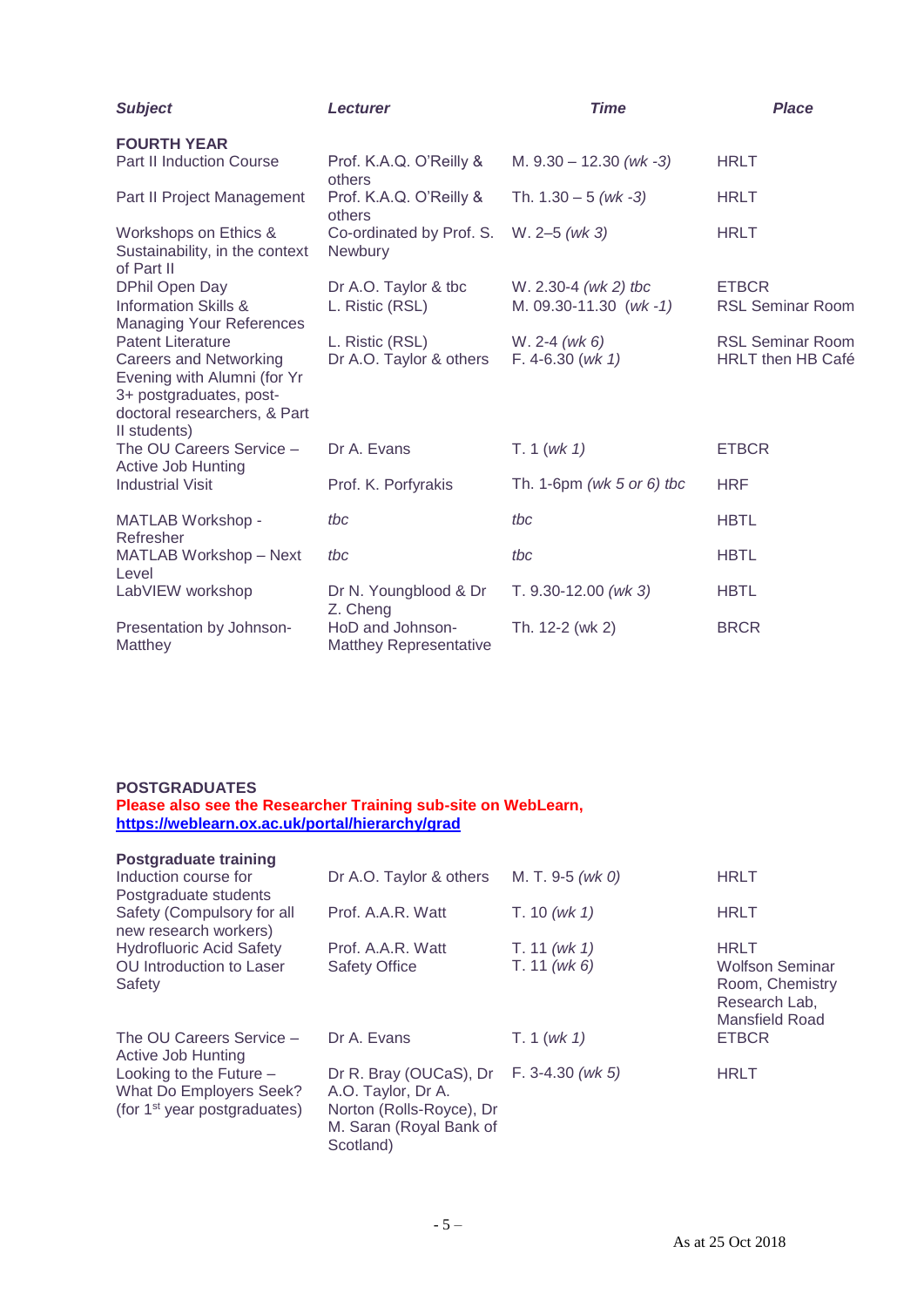| <b>Subject</b>                                                                                                                          | <b>Lecturer</b>                                                 | <b>Time</b>                                | <b>Place</b>                  |
|-----------------------------------------------------------------------------------------------------------------------------------------|-----------------------------------------------------------------|--------------------------------------------|-------------------------------|
| <b>Careers and Networking</b><br>Evening with Alumni (for Yr<br>3+ postgraduates, post-<br>doctoral researchers, & Part<br>Il students) | Dr A.O. Taylor & others                                         | F. 4-6.30 ( $wk$ 1)                        | <b>HRLT</b> then HB Café      |
| <b>Project Management</b>                                                                                                               | Dr P.D. Warren, NSG<br>(Pilkington), & Dr A.O.                  | $F. 12-1$ (wk 4)                           | <b>HRLT</b>                   |
|                                                                                                                                         | <b>Taylor</b>                                                   | $F. 2-4$ (wk 4)                            | <b>BRCR</b>                   |
| The Institute of Materials -<br><b>Benefits of Student</b><br>Membership                                                                | S Boad, Institute of<br><b>Materials</b>                        | M. 12 (wk 4)                               | <b>HRLT</b>                   |
| Owning a successful DPhil                                                                                                               | <b>JCCG</b>                                                     | tbc                                        | tbc                           |
| X-ray Diffractometry<br><b>Optical Microscopy</b>                                                                                       | Prof. C.R.M. Grovenor<br>Prof. P.D. Nellist                     | M. 10 (wks 2-3)<br>M. 2.00-4.00 (wk 2)     | <b>HRLT</b><br><b>HRLT</b>    |
| <b>Poster Presentation Skills</b>                                                                                                       | Dr A.O. Taylor                                                  | $T. 3.30-5$ (wk 8)                         | <b>HRLT</b>                   |
| Presentation by Johnson-<br><b>Matthey</b>                                                                                              | HoD & Johnson-Matthey<br>Representative                         | Th. 12-2 (wk 2)                            | <b>BRCR</b>                   |
| <b>Teaching Skills: Tutoring</b><br><b>Maths Classes</b>                                                                                | Dr J. Barnes                                                    | $F. 2-5$ (wk 1)                            | <b>BRCR</b>                   |
| <b>Teaching Skills: Tutoring</b><br><b>Materials Science</b>                                                                            | Prof. S.C. Speller                                              | Th. $2-5$ (wk 2)                           | <b>ETBCR</b>                  |
| Teaching Skills: Delivering a<br><b>UG Lecture Course</b>                                                                               | Dr A.O. Taylor                                                  | M. 2-5 (wk 2)                              | <b>ETBCR</b>                  |
| <b>Teaching Skills: Junior</b>                                                                                                          | Prof. S. Lozano-Perez &                                         | M. 11-1.30 (wk 7)                          | <b>BRCR</b>                   |
| Demonstrating in the<br><b>Materials Teaching Lab</b>                                                                                   | others                                                          | <b>OR</b><br>F. 11-1.30 (wk 7)             |                               |
| Introduction to RSL                                                                                                                     | Dr L. Ristic                                                    | $T. 3.30 - 4.00$ (wk 0)                    | <b>RSL Training Room</b>      |
| <b>Information Skills</b>                                                                                                               | Dr L. Ristic                                                    | F 10.30-12 (wk 2)                          | <b>RSL Training Room</b>      |
| <b>Patent Literature</b>                                                                                                                | Dr L Ristic                                                     | W. 2-4 (wk 7)                              | <b>RSL Training Room</b>      |
| MATLAB Workshop (if                                                                                                                     | tbc                                                             | tbc                                        |                               |
| required)                                                                                                                               |                                                                 |                                            |                               |
| LabVIEW workshop                                                                                                                        | Dr N. Youngblood & Dr<br>Z. Cheng                               | T. $9.30 - 12.00$ (wk 3)                   | <b>HBTL</b>                   |
| <b>Industrial Visit</b>                                                                                                                 | Prof. K. Porfyrakis                                             | Th. 1-6 (wk 5 or 6)                        | <b>HRF</b>                    |
| <b>Postgraduate lecture</b><br>courses                                                                                                  |                                                                 |                                            |                               |
| Foundation Topics for<br><b>Electron Microscopy</b>                                                                                     | Dr N.P. Young, Dr G.M.<br>Hughes & Prof. P.D.<br><b>Nellist</b> | W. 11, Th. 2 (wks 1-3)<br>$T. 11 (wk 2-3)$ | <b>HRLT</b>                   |
| Microscopy and Analysis of<br><b>Surfaces</b>                                                                                           | Dr C.S. Allen                                                   | M. 9 (wk 5-6)<br>Th. F. 9 (wks 4-6)        | <b>HRLT</b>                   |
| <b>Fusion CDT: Radiation</b><br>Damage                                                                                                  | tbc                                                             | M-F. 9.30-5 (wk 6)                         | <b>BRCR</b>                   |
| Fusion CDT: Materials for<br>Application                                                                                                | Prof. D.E.J. Armstrong                                          | M-F 9.30-5 (wk 5)                          | <b>BRCR</b>                   |
| <b>Scientific Computing</b>                                                                                                             | Prof. N. Trefethen                                              | $T.11(w2-7)$<br>F.12(w2)<br>Th. 11 (w 3-7) | Mathematical<br>Institute, L3 |
| <sup>5</sup> Modular training courses                                                                                                   |                                                                 |                                            |                               |
| in electron microscopy<br><b>Electron Backscattering</b>                                                                                | Dr G.M. Hughes, Dr P.                                           | tbc                                        | Sign-up as below 8            |
| Diffraction (EBSD)<br>Focussed ion-beam milling                                                                                         | Karamched & J. Holter<br>Dr G.M. Hughes                         | tbc                                        | Sign-up as below 8            |
| (FIB)                                                                                                                                   |                                                                 |                                            |                               |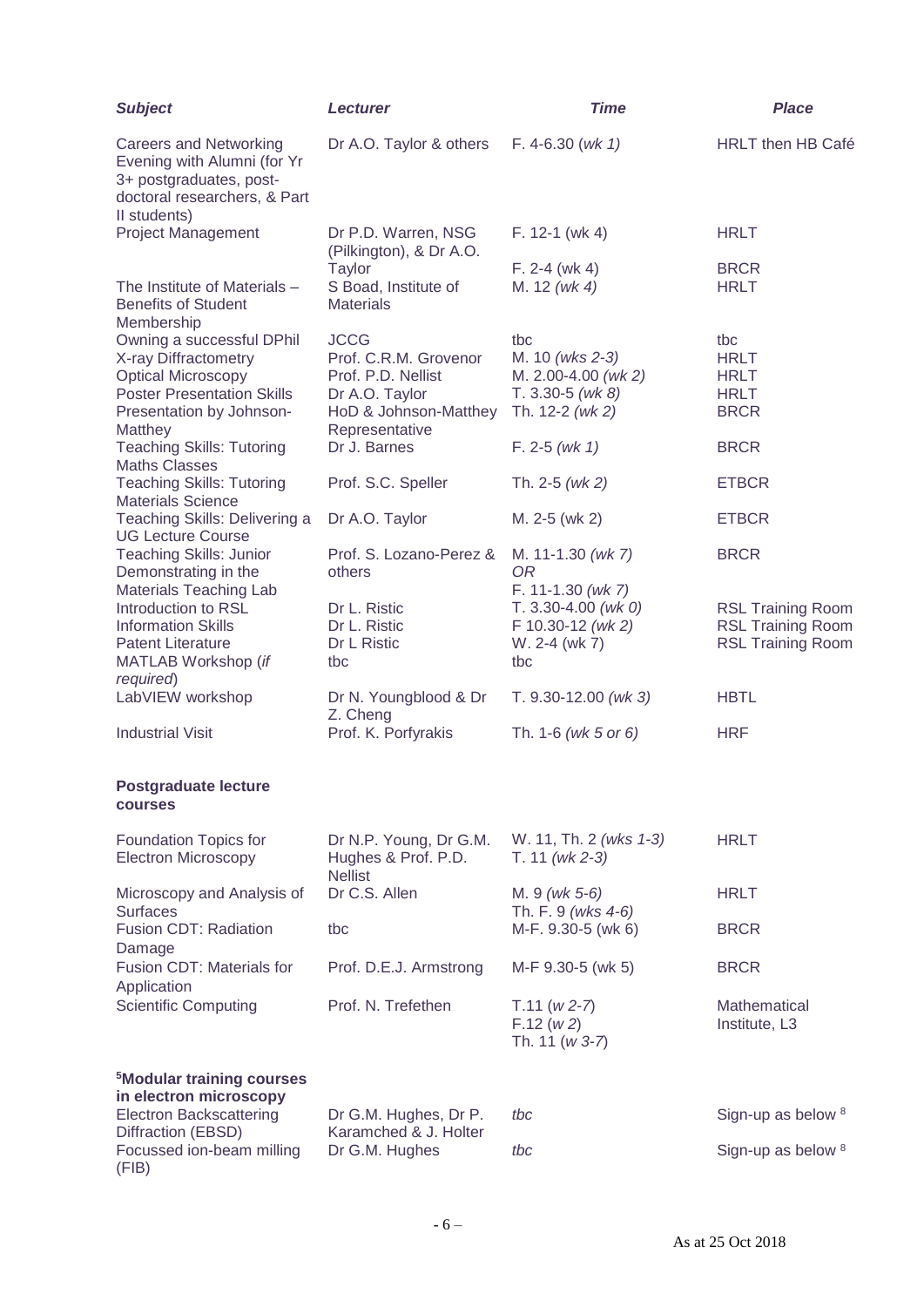| <b>Subject</b>                                                                                                                                     | <b>Lecturer</b>                                                         | <b>Time</b>                                                                | Place                                        |
|----------------------------------------------------------------------------------------------------------------------------------------------------|-------------------------------------------------------------------------|----------------------------------------------------------------------------|----------------------------------------------|
| <b>Options Lectures</b><br><sup>2,4</sup> Materials & Devices for<br><b>Optics &amp; Optoelectronics</b><br><sup>2,4</sup> Prediction of Materials | Prof. J.M. Smith<br>Prof. F. Giustino                                   | M. 10, F. 12 (wks 4-7)<br>T. 12 (wks 4-7)<br>W. Th. F. 9                   | LR8<br><b>BRLT</b><br>LR <sub>8</sub>        |
| Properties<br><sup>2,4</sup> Nanomaterials                                                                                                         | Prof. N. Grobert, Prof. K.<br>Porfyrakis & Prof. H.<br><b>Bhaskaran</b> | $(wks 3-6)$<br>W. F. 12 (wk 3)<br>M. W. 12 (wk 4)<br>M. 9, W. 12 (wks 5-8) | LR <sub>8</sub>                              |
| <sup>2,4</sup> Engineering Ceramics:<br><b>Synthesis &amp; Properties</b>                                                                          | Prof. R.I. Todd                                                         | Th. 12, F. 10 (wks 3-6)<br>T. 11 (wks 4-7)                                 | LR <sub>8</sub><br><b>BRLT</b>               |
| <sup>2,4</sup> Advanced Manufacture<br>with Metals and Alloys                                                                                      | Prof. K.A.Q. O'Reilly &<br>Dr B-S Li                                    | W. Th. 11 (wks 3-7)<br>M. 12 (wks 6-7)                                     | LR <sub>8</sub>                              |
| <b>Options Classes</b><br><sup>2,3,4</sup> Materials & Devices for                                                                                 | <b>Class Lecturer</b>                                                   |                                                                            |                                              |
| <b>Optics &amp; Optoelectronics</b>                                                                                                                |                                                                         |                                                                            |                                              |
| Class 1                                                                                                                                            | Prof. J.M. Smith                                                        | T. 4, Th. 9, Th. 4 (wk 7)                                                  | <b>ETBCR</b>                                 |
| Class 2<br>Class 3                                                                                                                                 | Prof. J.M. Smith<br>Prof. J.M. Smith                                    | T. 9, T. 2, Th. 9 $(wk 8)$<br>M. 9, T. 2, Th. 4 (wk 3 HT)                  | <b>ETBCR</b><br><b>BRCR</b>                  |
| <sup>2,3</sup> Advanced Manufacture<br>with Metals & Alloys                                                                                        | <b>Class Lecturer</b>                                                   |                                                                            |                                              |
| Class 1                                                                                                                                            | Prof. K.A.Q. O'Reilly                                                   | Th. 2, F. 9, F. 2 (wk 7)                                                   | <b>ETBCR</b>                                 |
| Class 2<br>2,3,4 Prediction of Materials<br>Properties                                                                                             | Dr B-S Li<br><b>Class Lecturer</b>                                      | T. 9, W. 11, W. 4 (wk 3 HT)                                                | <b>BRCR</b>                                  |
| Class 1                                                                                                                                            | Prof. F. Giustino                                                       | W. 4, F. 4 (wk 5)                                                          | <b>BRLT</b>                                  |
| Class 2                                                                                                                                            | Prof. F. Giustino                                                       | W. 4, F. 4 (wk 6)                                                          | <b>BRLT</b>                                  |
| Class 3<br><sup>2,3,4</sup> Nanomaterials                                                                                                          | Prof. F. Giustino<br><b>Class Lecturer</b>                              | W. 4, F. 4 (wk 7)                                                          | <b>BRLT</b>                                  |
| Class 1                                                                                                                                            | Prof N. Grobert                                                         | W. 2, F. 4 (wk 6)<br>$T.9$ (wk 7)                                          | <b>ETBCR</b>                                 |
| Class 2<br>Class 3                                                                                                                                 | Prof K. Porfyrakis<br>Prof H. Bhaskaran                                 | T. 11, T. 4, Th. 11 (wk 8)<br>M. 4, W. 2, F. 4 (wk 3 HT)                   | <b>ETBCR</b><br><b>BRCR</b>                  |
| 2,3,4 Engineering Ceramics:<br>Synthesis & Properties                                                                                              | <b>Class Lecturer</b>                                                   |                                                                            |                                              |
| Class 1                                                                                                                                            | Prof. R.I. Todd                                                         | W. 4, F. 2 (wk 6)<br>T. 2 (wk 7)                                           | <b>ETBCR</b>                                 |
| Class 2<br>Class 3                                                                                                                                 | Prof. R.I. Todd<br>Prof. R.I. Todd                                      | M. 10, M. 4, W. 9 (wk 8)<br>T. 4, Th. 2, F. 2 (wk $3 HT$ )                 | <b>ETBCR</b><br><b>BRCR</b>                  |
| <b>Research colloquia</b><br>Materials Colloquia<br><b>QIP Seminars</b><br><b>Modelling Seminars</b>                                               |                                                                         | Th. 3:30-5pm (wks 1,3,4,8)<br>tbc<br>F. 2-4 (wks 2-4, 7-8)                 | <b>HRLT</b><br>Phrontisterion<br><b>HRLT</b> |

<sup>1</sup>Students who wish to attend the Supplementary Subject lectures should be aware that due to timetabling constraints, some of the lectures may overlap with core lectures.

<sup>2</sup>The lecture courses each have three hours of associated classes

<sup>3</sup>Students attend one class in each week and need to register for a specific class via [WebLearn](https://weblearn.ox.ac.uk/portal/directtool/ed3d93f0-60e7-417c-9a09-dc4aba51ba3d/) <sup>4</sup>This course is also offered to undergraduates as a 3<sup>rd</sup> year option. All postgraduates are welcome to take the course. They may select it as one of the two assessed courses in the first year provided they have not already taken the course as an undergraduate.

<sup>5</sup>Places on these courses are limited. Please apply to [emaccess@materials.ox.ac.uk](mailto:emaccess@materials.ox.ac.uk) at least 2 weeks before the scheduled start date (this reflects the minimum provision – alternative arrangements may be available by contacting Dr Neil Young at [emaccess@materials.ox.ac.uk.](mailto:emaccess@materials.ox.ac.uk)